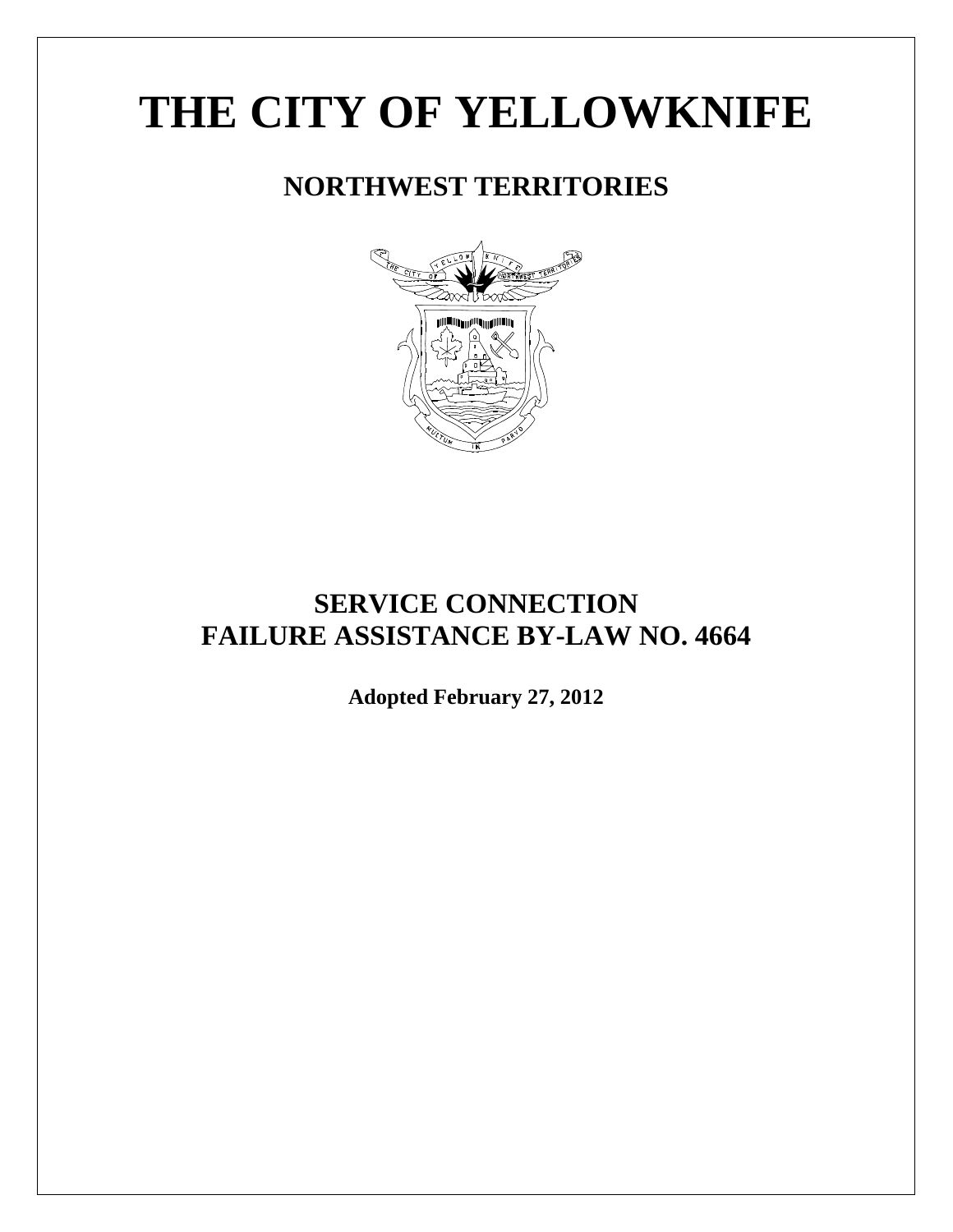#### **CITY OF YELLOWKNIFE BY-LAW NO. 4664**

A BY-LAW OF THE CITY OF YELLOWKNIFE to provide for the repair and maintenance of the water supply and sewage lines from the City Mains to the customer's building, and provide assistance to customers;

PURSUANT TO Sections 58 and 70 of *the Cities, Towns and Villages Act*, S.N.W.T. 2003, c-22;

NOW, THEREFORE, THE MUNICIPAL COUNCIL OF THE CORPORATION OF THE CITY OF YELLOWKNIFE, in regular sessions duly assembled, enacts as follows:

# **PART 1 INTERPRETATION**

#### **SHORT TITLE**

101. (1) This By-law may be cited as the Service Connection Failure Assistance By-law.

#### **INTENTION**

102. (1) In this By-law unless a contrary intention appears, words importing the masculine gender include females, and words in the singular include the plural and words in the plural include the singular.

#### **DEFINITIONS**

- 103. (1) In this By-Law, unless the context otherwise requires:
	- (a) "City" shall mean the City of Yellowknife;
	- (b) "Council" shall mean the Council of the City of Yellowknife;
	- (c) "Customer" means any person who has entered into an arrangement with the City to receive municipal services;
	- (d) "Lot lines" or "Property lines" means the separating lines or limits identified by the location of the legal survey pins;
	- (e) "Mains" means a pipe or pipes interconnected to transport water or collect sewage throughout the City or several premises excluding private service pipes forming part of the municipal system;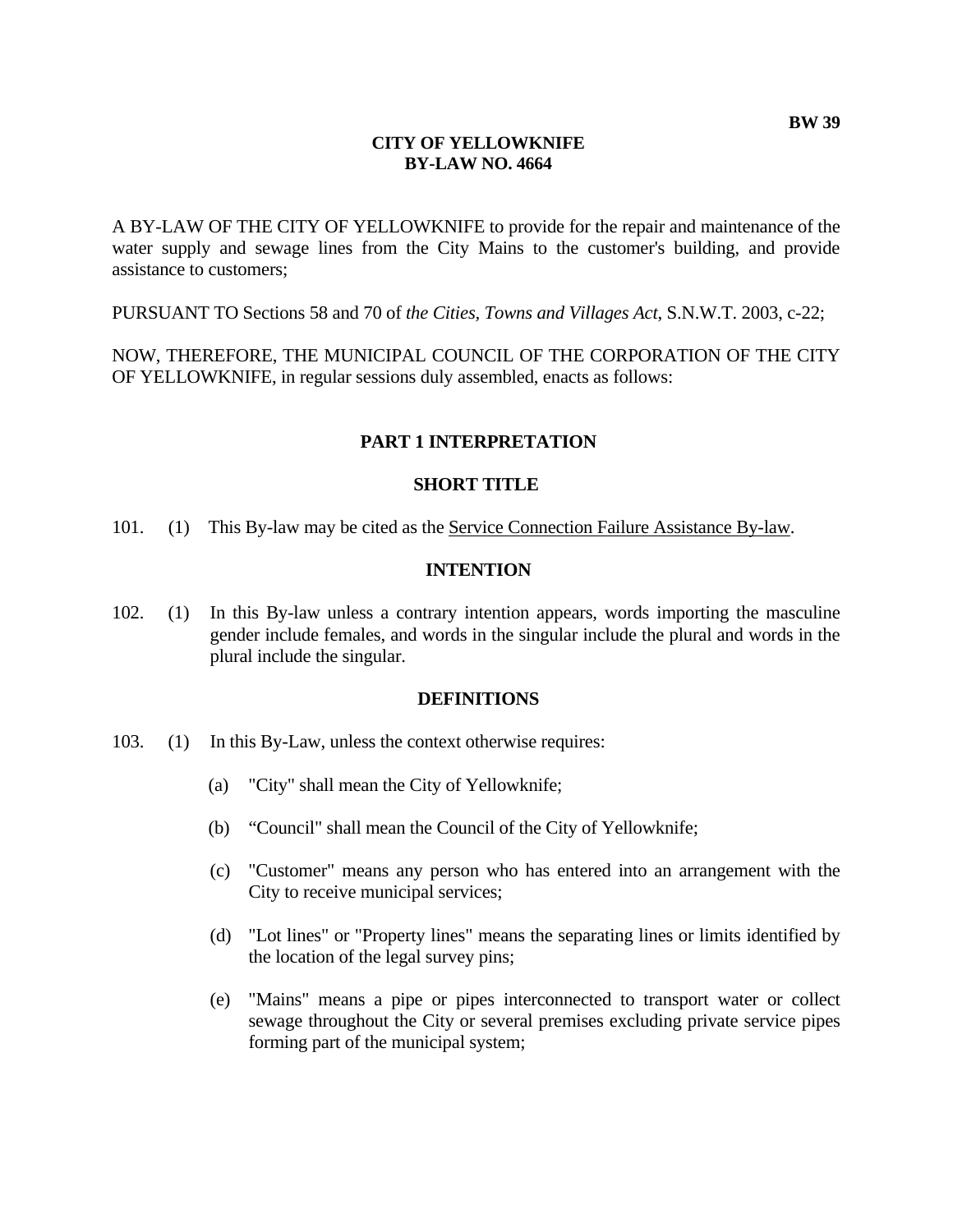#### **By-law No. 4664 BW 39 Page 2**

- (f) "Municipal System" or "Municipal Service" means the pipe and accessories owned by the City, either within a municipal road or easement, to provide water or collect sewage from private property or premises and includes the trucked system and piped system unless specifically noting one of either trucked or piped system;
- (g) "Owner" or "Property Owner" means any person who is the registered owner of a property, or any person who is in lawful possession or occupation of buildings situated thereon;
- (h) "Person" includes a corporation and the heirs, executors, administrators or other legal representative of a person;
- (i) "Property" means real property and includes any buildings thereon;
- (j) "Public Piped Service" means water supply or sewage collection provided through the City's mains and service pipes;
- (k) "S.A.O." shall mean the Senior Administrative Officer or his designate;
- (l) "Service Pipe" means the pipe intended to carry water or collect sewage from or to the main onto or across private property and includes a private service pipe and a municipal service pipe.

# **PART 2 GENERAL PROVISIONS**

# **Scope**

- 201. (1) Council shall establish a program which would assist in defraying the cost of repairing service connection failures which occur between the City's main lines and the building envelope of the serviced building.
- 201. (2) The owner or occupant must comply with any provisions and/or requirements of the "Service Connection Failure Assistance Program" (SCFAP) in order to qualify for assistance or compensation for repairs to the municipal system as described in the SCFAP.
- 201. (3) A municipal services customer of the City of Yellowknife who has a properly installed freeze protection service and provides for its proper operation and maintenance in accordance with the provisions of this By-law, and has water and sewer pipes and connections in accordance with the applicable By-laws and codes, is entitled to assistance for the repair cost of a service pipe failure between the customer's building foundation and the City mains.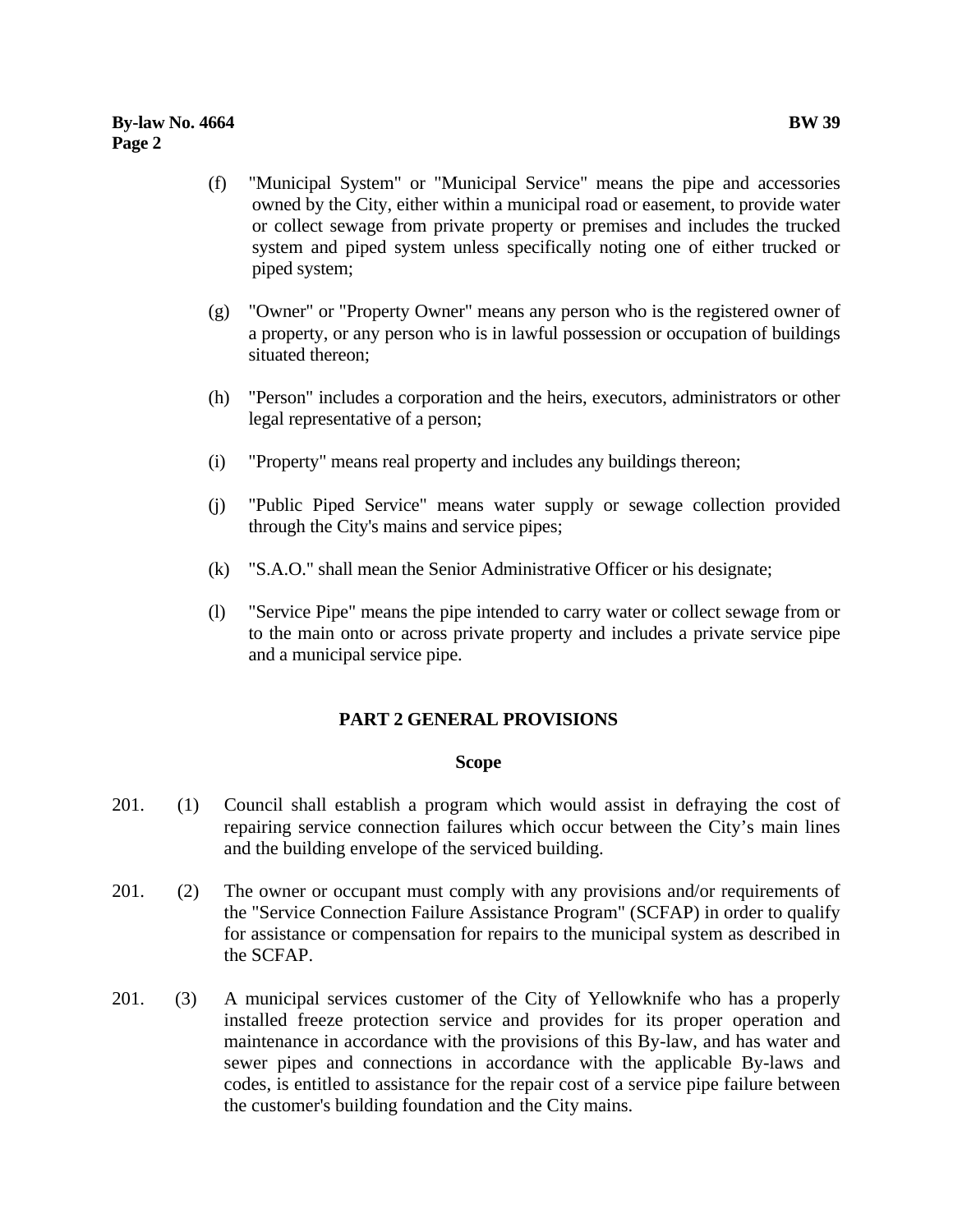## **By-law No. 4664 BW 39 Page 3**

- (a) "Foundation" or "Foundation Walls" means the outer surface of the foundation, foundation wall, footings, posts or supports or where there is no wall-type foundation, the vertical plane of the building wall where the water or sewer service connects with the building. The "Foundation" also incorporates any entrance way considered permanent in nature and cannot be readily removed and that formed part of the original foundation of the structure. This does not apply to any additions or secondary concrete pours attached to the original foundation.
- 201. (4) The City has absolute discretion over costs and selection of the repair contractor.
- 201. (5) The customer is responsible for repair costs up to the amount actually incurred or the Deductible, whichever is less and for all amounts above the City's Contribution. The Deductible must be paid prior to the commencement of work.
- 201. (6) All customers pay a fee on their monthly water bills to cover the costs of this program. Customers have the option of opting out of the program subject to approval of the S. A. O. Approval of the S. A. O. is required to reinstate coverage; however, the amount of coverage provided by the City would be phased in over a 5 year period from the date of the request to be reinstated and be based on the City's Contribution.
- 201. (7) A customer which has been granted such exemption would not be entitled to assistance provided pursuant to this By-law, and would not be subject to the charges levied by the City for this assistance program.
- 201. (8) If an exemption is granted for a property pursuant to the provisions of paragraph (6), entitlements pursuant to the provisions of this By-law may be reinstated for the exempted property as follows:
	- a) a request to be reinstated must be made in writing, to the S.A.O.
	- b) the property be subject to charges levied by the City for this assistance program.
	- c) assistance provided by the City would be phased in over a five (5) year period from the date of the request to be reinstated. The property would be entitled to the following proportional assistance:

in the first year- 20% of full entitlement in the second year- 40% of full entitlement in the third year- 60% of full entitlement in the fourth year- 80% of full entitlement as of the fifth year- full entitlement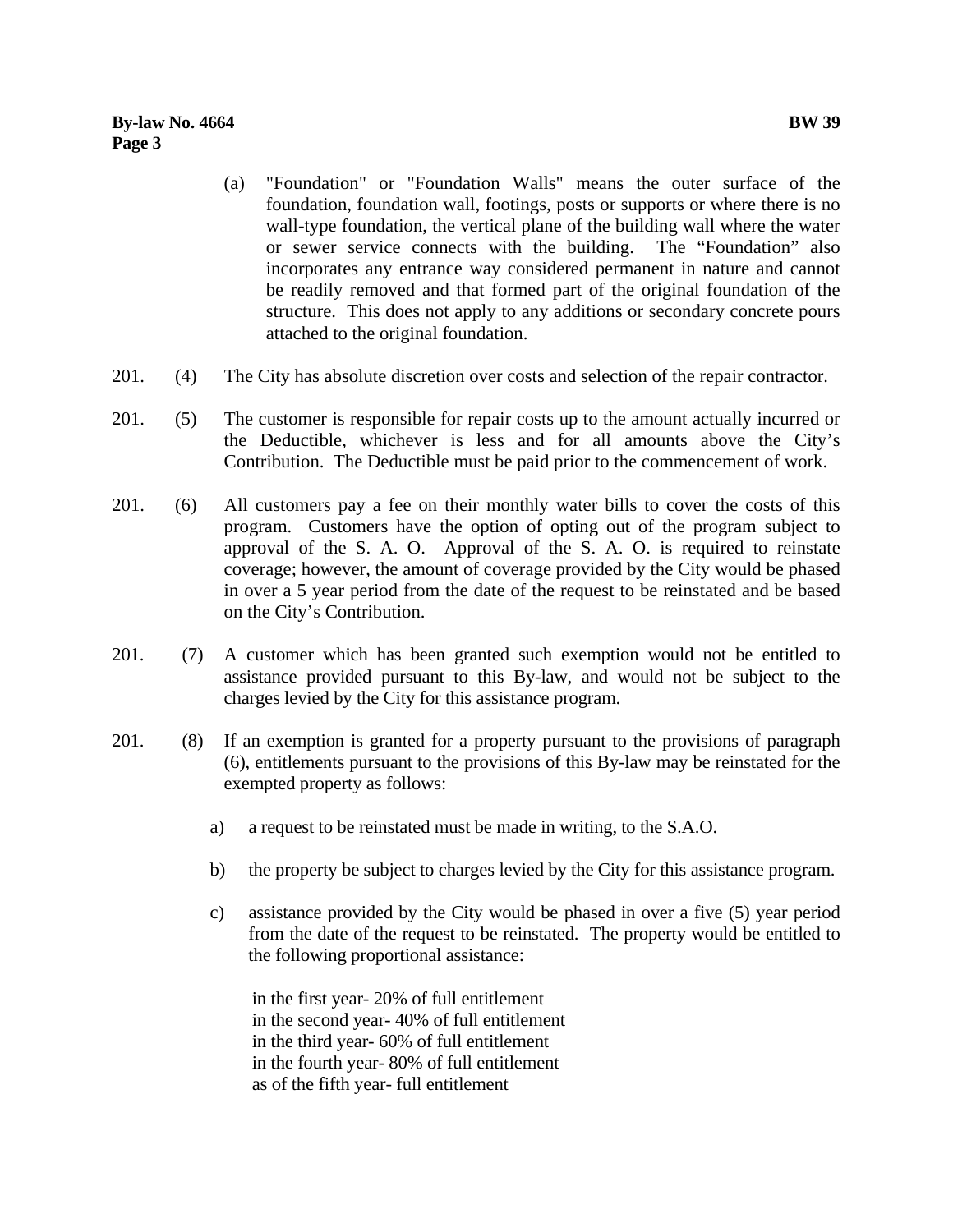- 201. (9) The SCFAP only deals with the service pipe repairs and excavation and backfill related to the work.
- 201. (10) At the discretion of the Senior Administrative Officer or his designate, the Scope may include the installation of freeze protection devices which, in view of the City, may prevent an eligible failure from occurring.
- 201. (11) Costs associated with the repair of lawns, driveways, foundation walls, buildings, personal property, retaining walls, decks, trees, walkways, fences, plants and other losses, expenses or damages are outside the program and are to be borne by the customer.
- 201. (12) All customers are responsible to determine the cause and location of the service interruption. If the failure is inside the building, i.e., within the foundation walls, the customer must arrange and pay for the repairs. If it is determined that the failure is between the foundation wall and the City main, the customer must notify the Water and Sewer Division. Once this is done, the customer must fill out a Service Failure Notification and Claim Registration Form and a Coverage Agreement. A deductible as specified in the Fees and Charges By-law in the form of cash or certified cheque is required after completing these forms.
- 201. (13) Where it is determined by the City that the City is the cause of the failure or interruption in service, then the deductible shall be returned.
- 201. (14) Should the investigation and repairs cost less than the deductible, the remainder shall be returned to the customer.
- 201. (15) If the cause of the failure is directly attributable to the customer's negligence or contravention of any by-law or regulations then the customer is liable to the City for the full costs of investigation and repair.
- 201. (16) Subject to the above, any repair work previously paid for by the customer which is directly related to a service failure covered by the program, as determined by the City, is also recoverable under the program. Receipts are required for previously paid work. The work must have been carried out within one year prior to the date of completion of the Service Connection Failure Form previously referred to.

# **Financing and Accounting**

202. (1) All costs for the provision of assistance shall be financed through service charges and fees; as well as loans; grants, subsidies or other funding provided to the City by the Government of the Northwest Territories or others.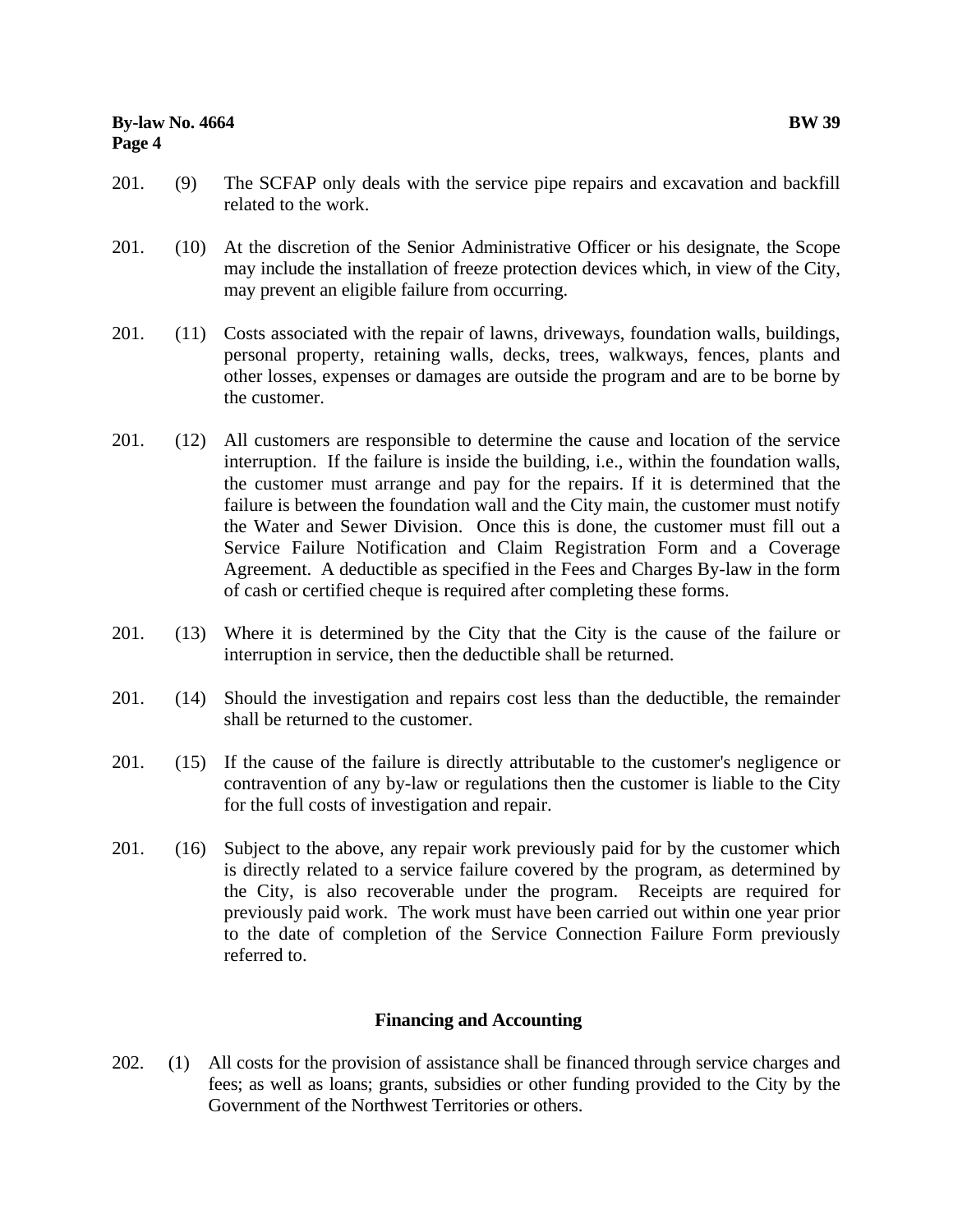- 202. (2) All monies collected shall only be used to provide assistance to customers.
- 202. (3) All monies collected for the provision of assistance shall be separately accounted for and disbursed.

#### **Notification**

- 203. (1) Notice from the City to a customer or owner for amount of bill due, contravention of any provision or requirement of this by-law, or for any other reasons, shall be in writing to the last known address of the customer or owner.
- 203. (2) Notice to the City may be made by telephone or in person.

#### **Claim Registration**

- 204. (1) Customers must provide notification to the City of the failure prior to performance of any remedial work and will, at the time of notification, be issued a claim registration number.
- 204. (2) A registration number is required for a claim to be considered but is not a confirmation of eligibility.

#### **Work Done by City**

- 205. (1) The charge for work done by the City or others will be calculated on a cost for service basis as defined and otherwise set out in the Fees and Charges By-law and the Water and Sewer Services By-law or any successor by-law.
- 205. (2) Where the S.A.O. requires a deposit, based on the estimated cost of work, to be paid by the applicant prior to the commencement of work done "at cost" by the City, any additional cost shall be paid to the City and any surplus shall be refunded to the applicant.

#### **Customer's Portion**

206. (1) Customer's are required to pay to the City the customer portion of payment for work as set out in the Fees and Charges By-law or any successor by-law.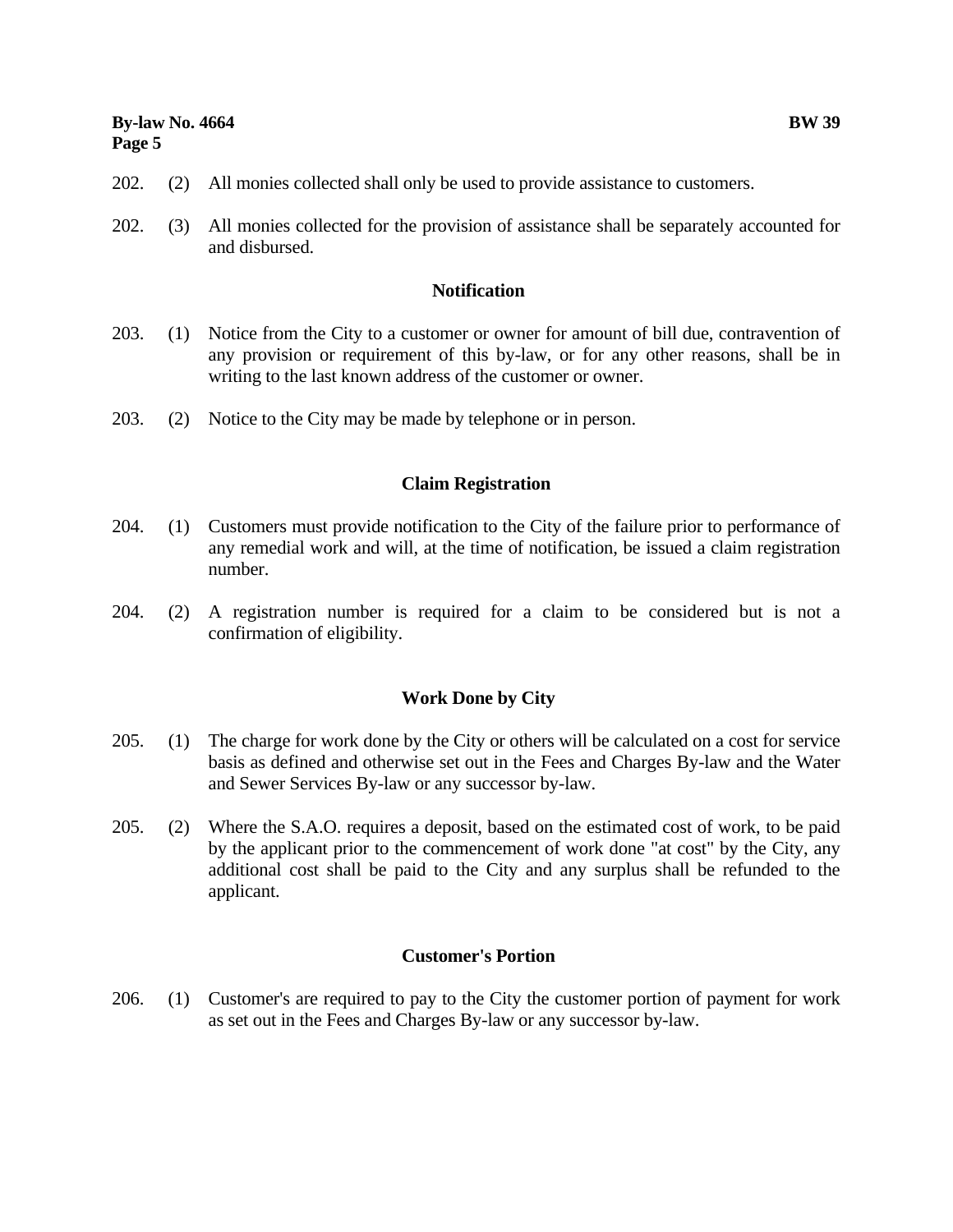# **Payments**

- 207. (1) Bills for service charges, fees and all other penalties and charges levied pursuant to the Fees and Charges By-law or any successor by-law are due and payable no later than twenty one (21) days after the date of mailing.
- 207. (2) Bills are considered to be paid when the payment is received at City Hall, or at such other place as may be determined by the S.A.O. and specified on the bill.
- 207. (3) Overdue bills shall be subject to the Late Payment Charge equal to one and eight tenths percent (1.8%) of the unpaid balance on the first day of default and one and eight tenths percent (1.8%) of the unpaid balance of the account on the first day of each calendar month thereafter until sums due under this by-law in respect of the interest and charges shall have been paid. Payments are considered received when they are physically received at City Hall.
- 207. (4) Liability to pay bills shall not be affected by any defect in the form of bill or nonreceipt of a bill.

# **Owner Liability**

208. Where payment is in default over sixty (60) days, the owner shall be liable for all service charges and other charges for water supply or the use of the sewage system levied pursuant to the Fees and Charges By-law or any successor by-law with respect to that property, and the City may make the balance of any account, in respect of which payment is in default over sixty (60) days, a charge against the owner of the property.

# **Adjustment for Charges for Partial Period**

209. Where any service charges or fees are prescribed by the month or for any other period, the amount payable for a partial period shall be calculated by the S.A.O. on a proportional basis, unless otherwise provided in this by-law.

# **Enforcement of Payments**

- 210. (1) Enforcement of payment of service charges, fees and all other penalties and charges levied pursuant to the Fees and Charges By-law or any successor by-law may be by:
	- (a) discontinuance of municipal services after sixty (60) days from the date of mailing of the bill, in respect of which payment is in default, plus the imposition of fees to recover the City's costs;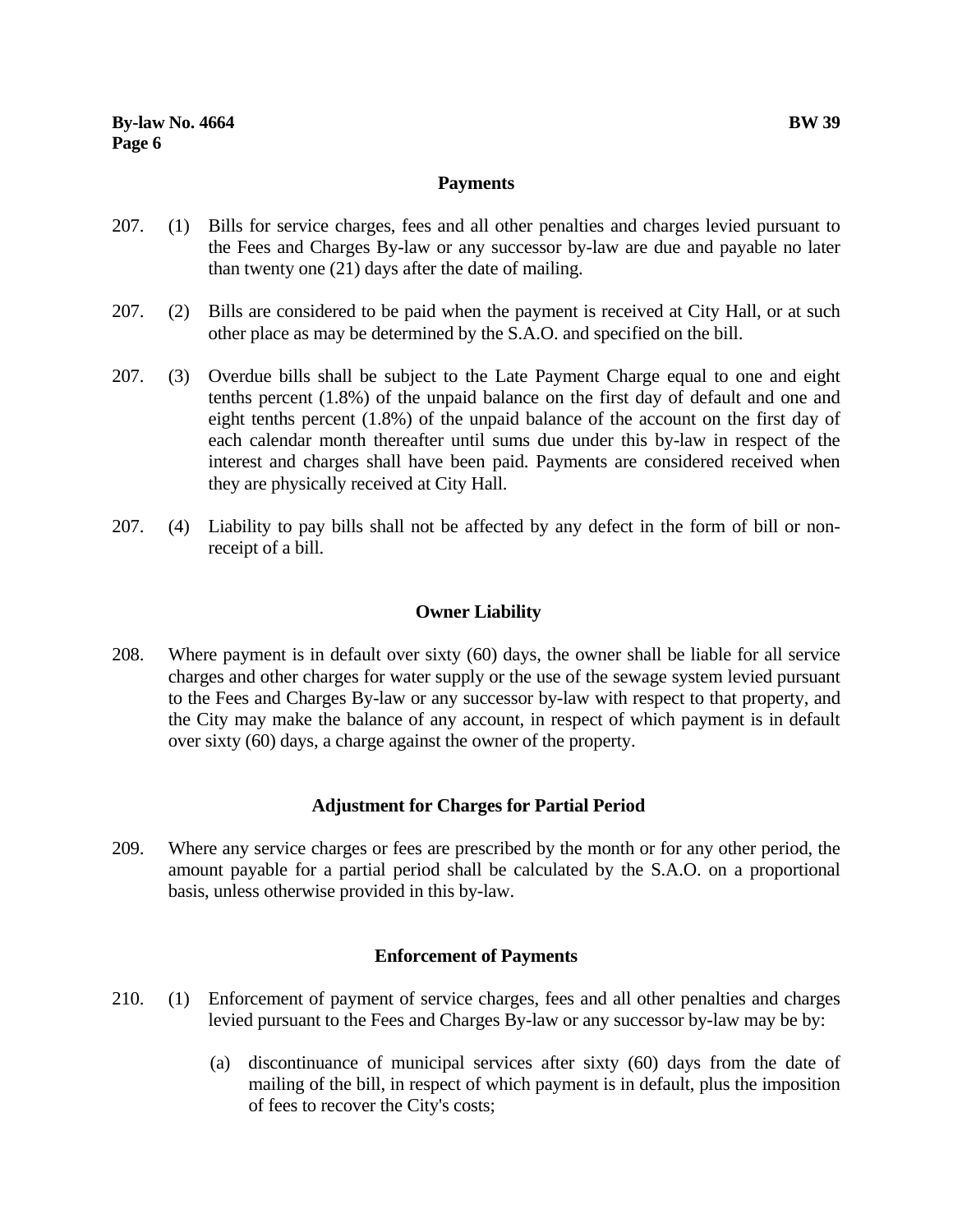### **By-law No. 4664** Page 7

- action in any Court of competent jurisdiction; or  $(b)$
- distress or sale of goods and chattels of the customer in arrears.  $(c)$
- Service charges, fees and other charges levied pursuant to the Fees and Charges By-210.  $(2)$ law or any successor by-law that have not been paid by the end of the fiscal year in which they have been levied shall be charged against the lands or premises in respect of which the charges are levied, subject to the same penalties and collectable in the same manner as arrears of property taxes.

#### **Public Health**

- 211. (1) If any condition exists which in the opinion of the S.A.O. or contractor requires the department of Health to be notified, such notification shall be done immediately.
- 211.  $(2)$ Any condition noted under subsection (1) may require the S.A.O. or contractor to discontinue work and shall be considered an offence under this by-law.

## **PART 3 ADMINISTRATION**

#### Separability

301. The provisions of this by-law are separable and invalidity of any part of this by-law shall not affect the rest of the by-law.

#### **Repeals**

302. By-law No. 3607 is hereby repealed.

#### **Effect**

303. This by-law shall come into effect upon receiving Third Reading and otherwise meets the requirements of Section 75 of the Cities, Towns and Villages Act.

| READ a First time this | <b>Construction</b> | day of | D/1AD | , A.D. 2012.              |
|------------------------|---------------------|--------|-------|---------------------------|
|                        |                     |        |       |                           |
|                        |                     |        |       | c                         |
|                        |                     |        |       |                           |
|                        |                     |        |       | <b>CITY ADMINISTRATOR</b> |
|                        |                     |        |       |                           |